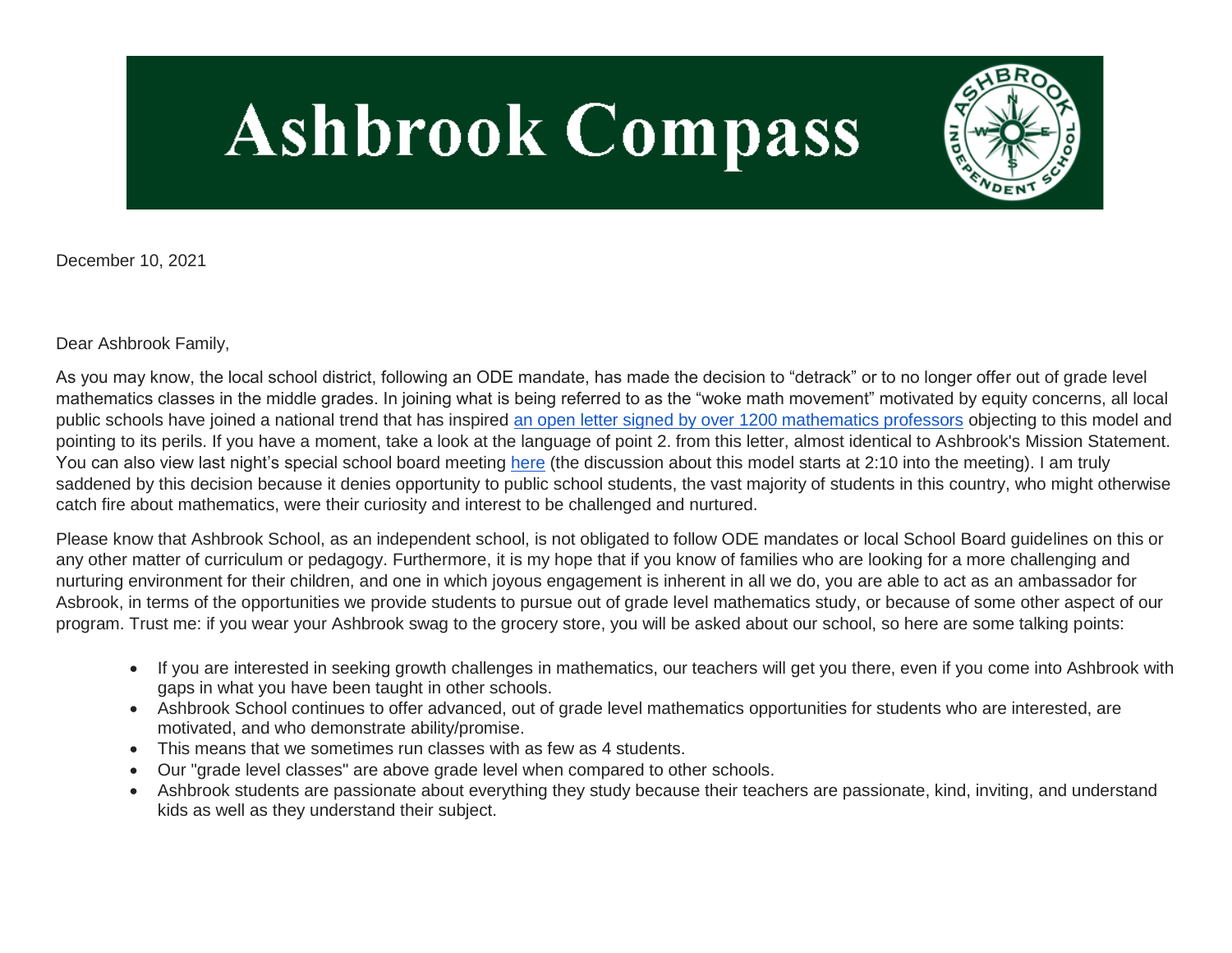Our mission to challenge and nurture means that we will always meet children where they are and take them as far as they can go. **Ashbrook School: Explore Extraordinary!**

Be well, Doc

Dr. Christopher A. Schoberl, Head of School

#### **Next Week:**

**Dec. 13-17** -- Spirit Week (see below for more info) **Dec. 16** -- MS Music Concert **Dec. 17** -- No After School Program **Dec. 17** -- 2nd-4th Grade Movie Night, 5:30-8 pm

**Upcoming Dates: Dec. 18 - Jan. 2** -- Winter Break **Jan. 3** -- First day back to school **Jan. 14** -- MLK Celebration and MUN WinterCon **Jan. 17** -- MLK Day; No School

**[2021-22 School Year Event Calendar](http://link.mystudentsprogress.com/ls/click?upn=n7jYKe39nC4PrVAw2BzaOolgU5XUleaJ61qfvNJxTW3uoi8RFzNYUfSc1qXdqajA34djZWrxIBJBxzp2whbybvqIYp3dDOkCDgKesziBdCm1u7J5UB6bwQicng-2BhFj8jm5vDG0tBEB0sO-2FO3RXilW8Csk5oOSfGUUXvh5WSdqhuxZmYzYNrapCD6i2aW2bQASNhb_1PndbFfBoQGSZbxwXHHEexw3B2F0fG-2BUmuXm6a-2BX-2BztVfmMB1ROfaM-2FtK6KAtrR8oaR0lashgkaOPb-2FwqTYYZ01gIl-2BfDWXsa4U-2FpzpieJ5e0CL5UyxYGcAz2El63R3DRVYQkfPwr8lNNURkrGXbspwlyRaOC60KfaD-2BdlkjcHflZCuoHDV0SLXuGidP6i2ZFDhkcA6CZlUwGwSymWuKR7MxMiActmOsjDTUzXi9stFwMoe9GgdZBGULoI9LBqV6knRB8s7jYz75XTNrtqGFdXaEafhF1N2x9ZUM4MOzoI1uhvjokQRF8Z16ZWr2twK7GpAY-2BVXDu8X6FJnKO-2B3x6OZV6BlxBtOdNJwZ8wHiFA-2B5HR4DbG1ppLCDujrrT13lyBWGmuCFm3cQsKC9aySmXaAWk4wH7ZL04I5vLVhldGB-2FZE6qr4MDjGhvEialxRzE)**

**[Family Volunteer Opportunities](http://link.mystudentsprogress.com/ls/click?upn=VpBe6Z9t6RkEC4qAoQCerkRqVNRJCi4SE2bZPjoSvlxSlLFpfnUYhuutAutUGnBh84nj-2BJvhJlx1K1dJMDDqBY1qLZ1O0nCcHebienBZj-2BKxsXBin-2FugM50Q-2FqN8cLG3Urd1ZQzGcMWtkFleXRzacA-3D-3DObyw_1PndbFfBoQGSZbxwXHHEexw3B2F0fG-2BUmuXm6a-2BX-2BztVfmMB1ROfaM-2FtK6KAtrR8oaR0lashgkaOPb-2FwqTYYZ4hrXTHBdlL5Zjf7m6ry-2Fi1ipMa8jgxC3nwhQAEyw5QNUWEby0qvMOwgQQXIGfHK4Zx5Le-2Bn4a40I-2B3InZTM4hvNcSTjrB7694-2Fxws-2FJtum-2BGFbveprfDtgQKgx1KekSCEtOMV2Z5Q8s4m-2BjhagceMge0lIfyY4MPdN3MXv9TAyhgD3b7-2B7UHcRsZcyf564rg13-2FpCfbwp3L4zZkUB-2BWIXZcqLoQQkcILRhK23eEUN4hwr5fM2Owov-2FKPH7SNiNEHaWUasXR0s3oHpYvXllV5gNaneuUGy3vexd1VONHEBp230c7VLvDiTwmwrjf3QoTUPNkcmK-2BIZFPXLP5I0-2BC33ScRaAy69H62nOC4YiJcV3Z) -- 8 opportunities available!**

#### **Spirit Week is Dec. 13 - 17!**

**Monday**: Plaid Day

**Tuesday**: Color Block Day with Buddies

- Kindergarten/Mrs. Washburn: Red
- First/Dr. Steckler: Blue
- Pre-K/2nd/Mr. Wilson: Black
- Preschool/3rd/Mr. Washburn and Ms. Kelley: Green
- 4th/Mr. Hunt: Orange

**Wednesday**: Explorer Day (come as your favorite explorer or your interpretation of an explorer) OR AIS spirit wear

**Thursday**: Dress for Success (something where everyone can dress fancy or look "professional")

**Friday**: Cozy-Up/Comfy Day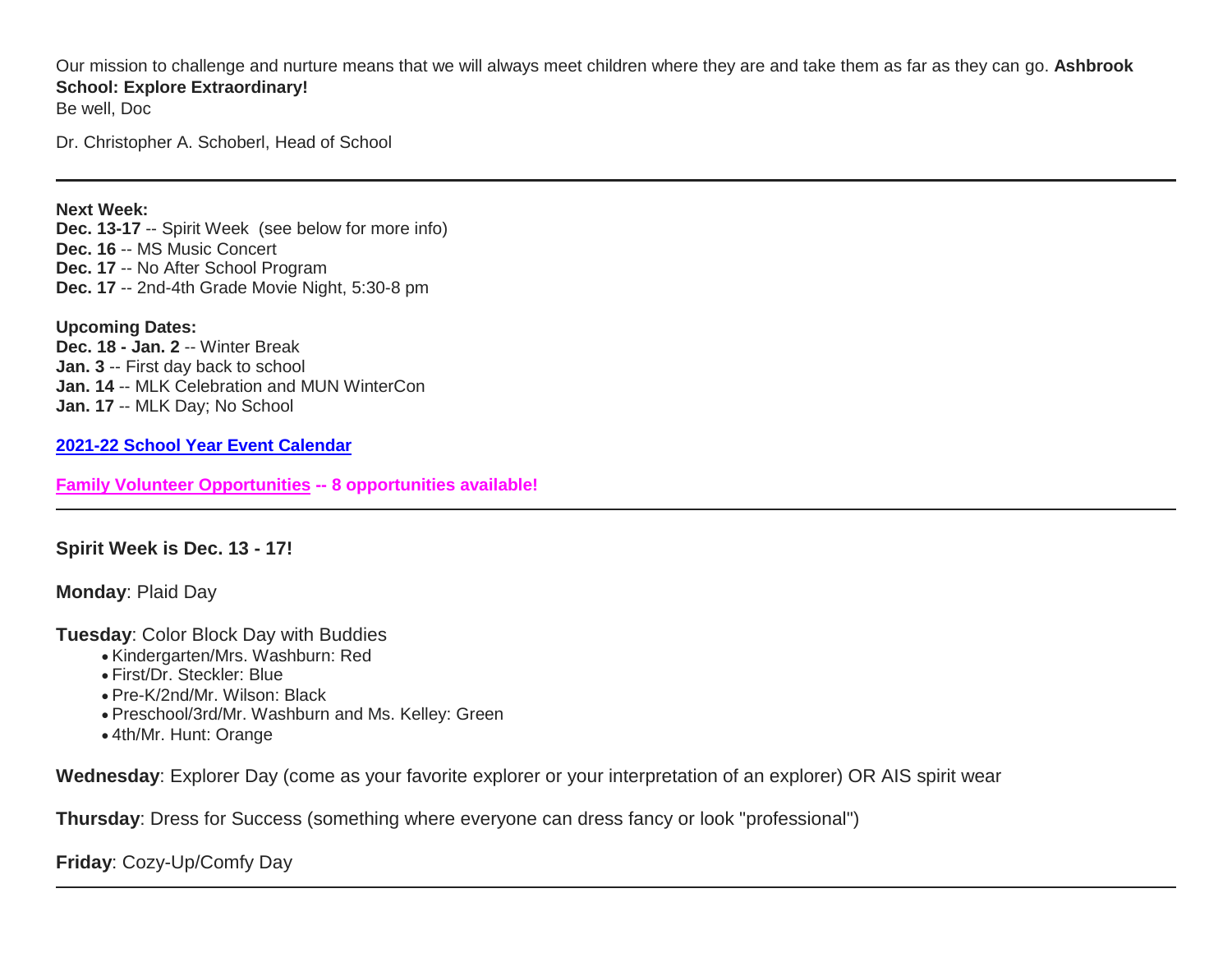### **Explorers Fund annual drive starts this week**

By now, you should have received a letter from Doc Schoberl and Tze-Yiu Yong about the annual Explorers Fund drive. Money raised by the Explorers Fund this year will go to defray the cost of student experiences such as extraordinary field trips, over-the-top electives, and a student government; faculty experiences such as the most highly sought professional development experiences heretofore out of reach; family experiences such as Ashbrook Parent Connection Nights designed to galvanize our school community; whole community and regional events such as our creation and hosting of the Rube Goldberg Machine Contest; and admission outreach events such as info evenings in the homes of current and alumnae families.

Our goal for the 2021-2022 Explorers Fund is \$150,000 and 100% participation. The Board of Trustees has generously offered a matching challenge of \$30,000. This drive, along with the planned Ashbrook Tagsale in April and a seated dinner in May, will comprise a significant part of our fundraising efforts this year.

# **Fundraising Update from Krista Lindberg, PTO President**

Thank you to everyone who participated in the See's Candy Yum-Raising fundraiser benefiting the Ashbrook PTO. With your help, the PTO raised over \$660 to be used for community building events, mini-grants, staff appreciation and much more. Your continued support is very much appreciated. Thank you!

# **Volunteer Opportunity Highlight**

We are planning to start using lockers for grades 6 through 8 (with some extra distance between each student's locker) when we return from Winter Break. Ms. Rachael is looking for a volunteer to help test the combination locks of lockers! There are 40 lockers total that need to be tested and inspected for damage. This task needs to be completed by Friday, December 17th.

If you are interested in helping, please email Ms. Rachael. We appreciate our parent volunteers! Thank you!

# **Admission Visits from Prospective Students**

Please be aware that Ashbrook will begin inviting prospective students to visit for the day prior to signing an enrollment agreement. This has been a staple part of the admission process for many years prior to COVID, and we are bringing it back in the context of an increased number of inquiries for this time of the year.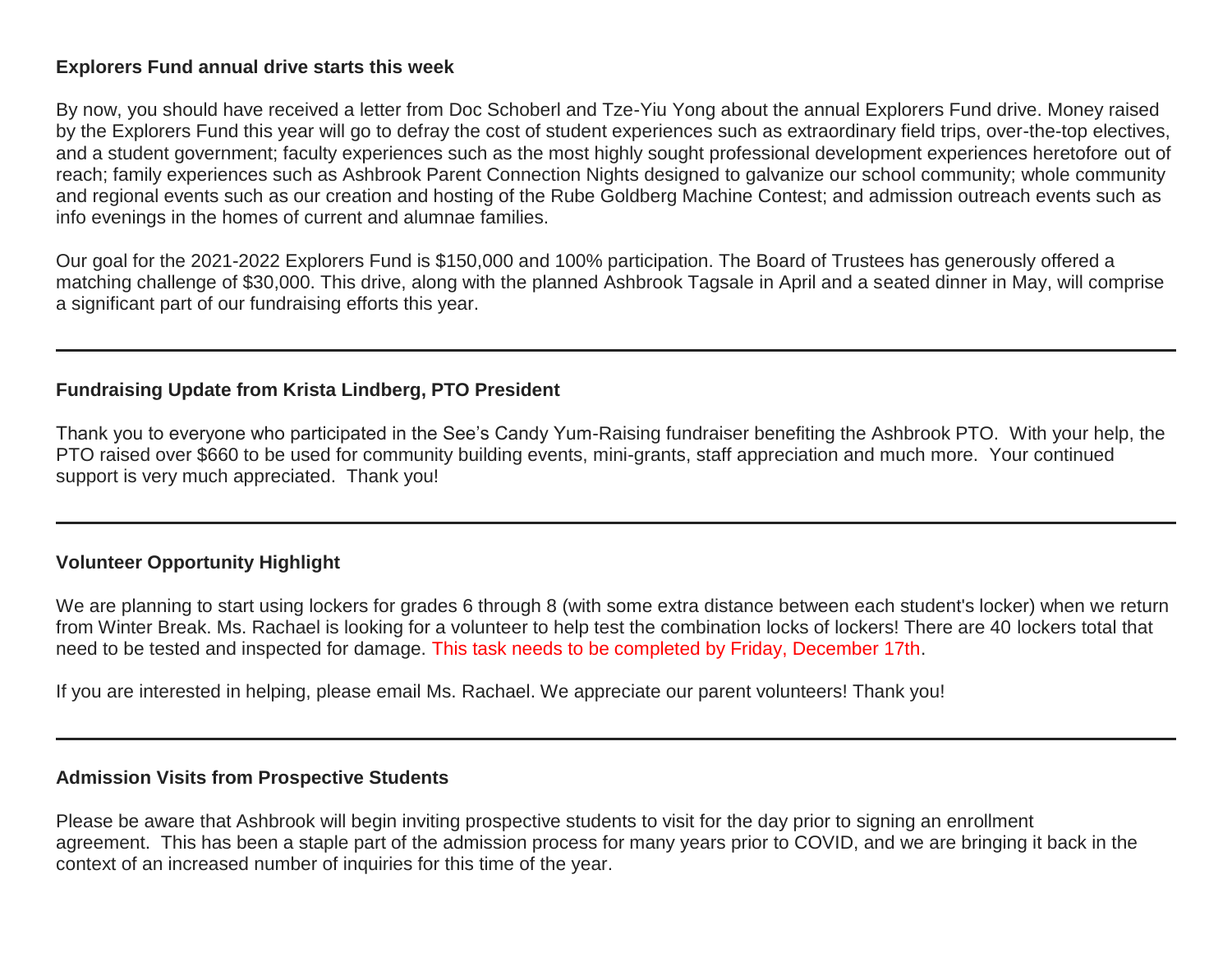Prior to opting to spend time in our classrooms, prospective students will confirm that they have not been exposed to a person who has tested positive and agree to take a rapid test confirming negative status that morning. They will also, of course, abide by all COVID protocols including masking, frequent handwashing, and social distancing. Please be in touch with Doc if you have any questions.

**We want to extend a warm Ashbrook welcome to our new Kindergarten family, Ashley and Jeffrey Flint, and their son Dylan!! Thank you for choosing to become a part of the Ashbrook Community!**

# **Congratulations to Teddy and Jin!**

Last Saturday, Parents for Education Plus (PE+) held a PE+ Scholastic K-5 Chess Tournament in Corvallis. Fifth graders Teddy and Jin attended, and we were thrilled to find out that Teddy placed 2nd and Jin placed 3rd in the tournament. Congratulations!!

# **Harry Potter Club starting in January**

Calling all 2nd, 3rd, and 4th grade Harry Potter fans! Join Miss Ulrich on Fridays after school starting in January to end your week with a little bit of magic! We will be reading the first installment of the Harry Potter series. Along the way we will do some fun Potter themed activities. Even if you've read the book before, come join your friends to experience the joy of the Hogwarts universe again! Parents, please see your inbox for an email from Miss Ulrich with more details and the permission slip.

# **New Family Referral Stipend from Doc Schoberl**

There is nothing better than word of mouth advertising, especially in the nonprofit world of independent schools. If you find yourself in a conversation about Ashbrook, feel free to use my "top ten reasons to brag about Ashbrook" doc for ideas, **[HERE](http://link.mystudentsprogress.com/ls/click?upn=VpBe6Z9t6RkEC4qAoQCerkRqVNRJCi4SE2bZPjoSvlzTD0HI4Wti75FiopqkUUnEHqyjk8EB-2BsYSiQl4fDp8a0EWPa1j0yn6mNZfRzpxhbSrmGj6LD1FwSisuTwGu-2Fwq6VQeo5agxOVsFvioURa8Wg-3D-3D3b1I_1PndbFfBoQGSZbxwXHHEexw3B2F0fG-2BUmuXm6a-2BX-2BztVfmMB1ROfaM-2FtK6KAtrR8oaR0lashgkaOPb-2FwqTYYZ1zDj9f-2FdStbTBrwGpBnA4WZiXRc7J3oG3vNQ93-2BO7o8LBIHZYY3EScrlKOcP2sgMrSAfiuRXqv8Ggad6XMNcJVPDrJfV-2BdyyhQOMC8gXkf8cY7zFmIMouzPTSivRC9kPGcaePCwPnpsxYBHxzJgDgshMIG0iSbj8GDxVoelBpTW0lWC7mIicOBHhW2C7EADfu0nGLD-2FL9xSGl9xF-2FlboJamN2kL5xHa5lcRxpuwZx5ftUjyz4X5y7GR1rnh3SbZW1bltEAiDUohaFI-2BYYc3fs9IIB4DGwUiYoqXJXPvfrNz1ngpKUosNxXln9eacLKmlwNoZeHzT8R5Bo9PlMrPVth46cMgjmM-2FWsMlFFNhH0qs)**. For an entire page of talking points, click **[HERE](http://link.mystudentsprogress.com/ls/click?upn=5XDbAd9r0ovG7GZusFBG8PaUF78UqItDelTGdwk7Y5aI0AQ7ne-2BYf2H4YyMzLhGUX-2FGYxGJExWtpPr6nbMOVow-2BiS67IvrekF9bZ0IggZm29EWV24lJ88b9PysKunnHk_cSl_1PndbFfBoQGSZbxwXHHEexw3B2F0fG-2BUmuXm6a-2BX-2BztVfmMB1ROfaM-2FtK6KAtrR8oaR0lashgkaOPb-2FwqTYYZwRTq2ciWCoktLUDFMFmN6Ay58grNN3zoN-2FNtv-2BCkweCuTRceqau5pyZ0hrwNIopWwTcki7Nghf0qXW1UcIDiqQGsAP-2Fn1sfnOdGeFs4YKvlXFVrx-2FH9nE45CP2VdLKjpoOWTll-2B1GLxRpsWmMemW8kDGlq0FE5i3tb0GparJnrDLrUa7VXLLN8hI6sdL-2BVvFgQbaOpc1ygBD6nyiEKQcHsN5MURlLEYT-2BasMFDqgfa7f70WB4sChcrM2-2FTPXJz4bEMm4dS6fKAjNIm4PyLd-2BtQSjT-2BaOii-2FuiQQACtHwTG1U3IccOLa1KrlDfGHIjVxkpGDnyNj5kdBlaa6LD6sWxd3KcGSdtt9r9c7l3JLS2q7)**. And if we end up enrolling a new Explorer family you refer to our school, you will earn a \$100 referral stipend.

Of course, if an experience you have had as an Explorer is preventing you from speaking positively about our school, I want to hear about that, so please give me a chance to address your concern and hopefully to re-earn your support.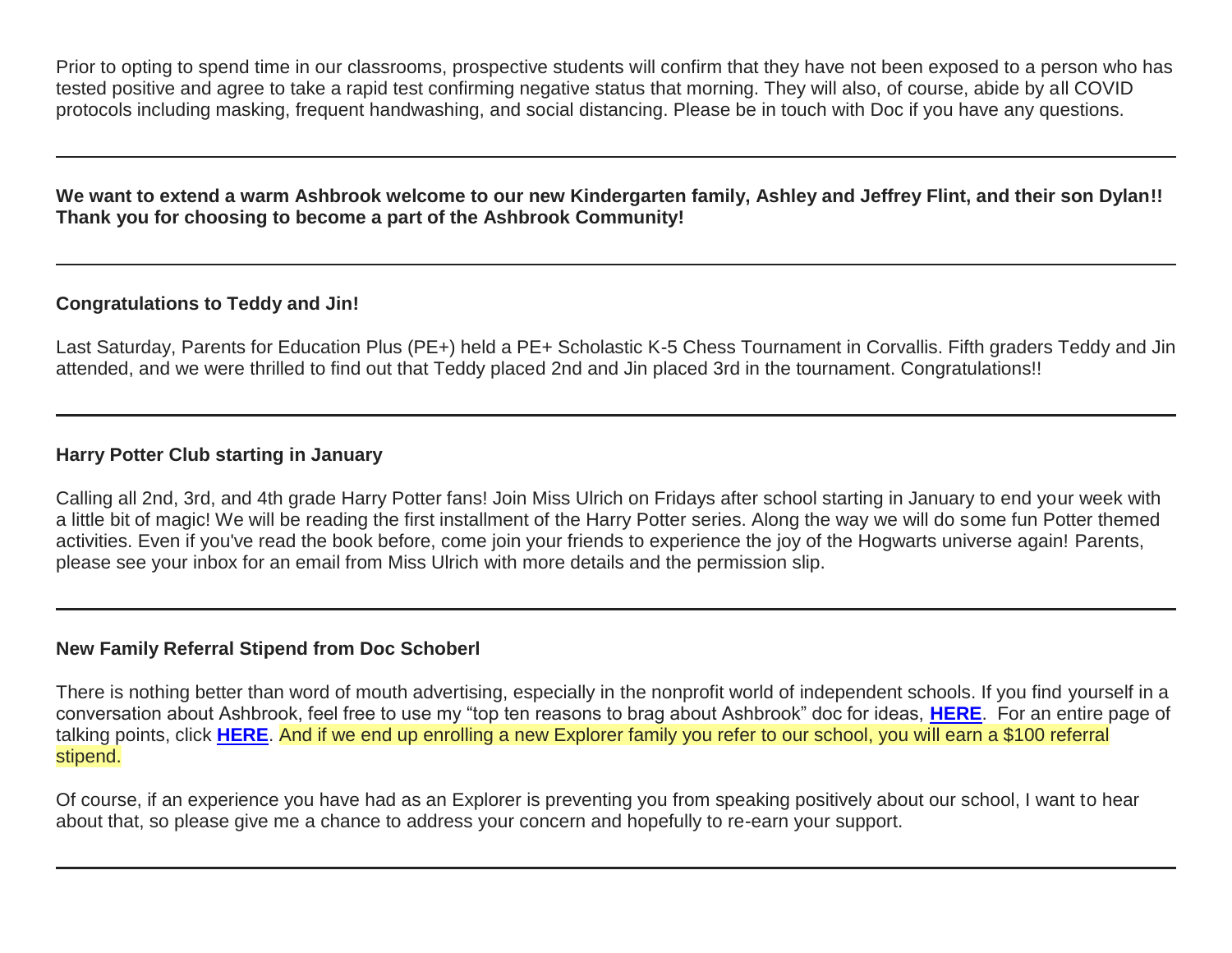### **Do you know a dynamic speaker?**

As a part of our fundraising efforts (you will soon hear more about the whole plan), Ashbrook is currently planning a formal dinner in Corvallis. As a part of this event, we are searching for just the right speaker to keynote the evening. If you know someone who you think would be a great speaker, or know someone who knows someone who might be a great speaker, please contact Doc or Ms. Tynon. Even if you do not have a connection, but think you have a great idea for a speaker or for a topic for a speaker to address, please be in touch.

### **Ashbrook Admission Ambassador REIMAGINED**

I recently heard from several parents that the requirements to be a part of AAA (particularly the photo and bio blurb) were obstacles to participating, so we made it simpler: Would you like to help fill our school with even more awesome kids? If so, AAA (Ashbrook Admission Ambassadors) may be your chance!

As an AAA, you would respond to emails from applicant families interested in hearing a parent perspective on Ashbrook. Simply answer the five questions on **[this form](http://link.mystudentsprogress.com/ls/click?upn=VpBe6Z9t6RkEC4qAoQCeri-2FFFh7llDqKppeMq4GAyjRWQxckQw26M-2Bv6Io9sYjjztysyr9qdkCpcPmqHoLjd2MXtcEqeW7PJSns1CovOF2gGUtyv8gD2Ta7W5hc8ucfVjGlz-2FkDfboGz4LGm5VzHMg-3D-3Dw8ci_1PndbFfBoQGSZbxwXHHEexw3B2F0fG-2BUmuXm6a-2BX-2BztVfmMB1ROfaM-2FtK6KAtrR8oaR0lashgkaOPb-2FwqTYYZwdKTJfskthsn2dglde03hIZvM-2B7GukXPUYmp5v3-2BJgUJ9Put5-2ByOCEzLq9PJDt3eZsZxhtN-2BAocmO5fNVVa7wvenHHF8TFS9Z9Cp54JiKy1p6CmHI3r1DMLV9KEEdHN1zTWLBixc5itqoKSepFWLQJ3aavSCHo-2F86z3MJX-2FwNlAgVRsEWjWpmo1aGAY0cWwLwox1C0-2Buhs19L4NXGBQ-2FJOxoNWl-2Ft8ZGGQD-2BzVknjSjufNsxtVsPFaSouZmuaMyatrPLny8PrnIxLgbm9zj-2B235mv4RRrbDWPDfYJ-2BNT7QhOrZQlInYPgLNWCZRjTL0Rh265OwghQ-2FxIuZxIR4-2BjxReaOGVLugDria6lGPUnfk-2F)** to indicate the Ashbrook topics you would be comfortable speaking about, and it will contact you with an alias email address (an AAA address that forwards to your actual address so we are not broadcasting your personal email address). That's it... No photos, no bios... Just your availability to answer a few emails a month! The information you provide will be posted on the Ashbrook webpage and look something like this:

- Call Chris S (Chris' family has been at Ashbrook for 4 years and is currently in the 6th grade) if you'd like to know more about: financial aid at Ashbrook, the theatre arts program, or parent involvement.
- Call Mary J (Mary's family has been at Ashbrook for 8 years and is currently in the 7th grade) if you'd like to know more about: science curriculum, community life, or electives.

#### **Graduate or undergraduate Engineering students needed**

Are you connected with OSU Engineering? The 10 teams of X6 middle school students each, and their teacher-coaches, competing in the Ashbrook Rube Goldberg Machine Challenge, are meeting on the OSU campus in January. As a part of this meeting, we would love it if a couple of could greet them and spend a couple of hours speaking with them about such concepts as transfer of energy and other aspects of the rules of the contest, as well as how to talk with their young students about the opportunities and challenges of the materials they are being asked to use in building their "complex simple machines." These two students will be paid a stipend of \$200 each. If interested, please have them contact Doc Schoberl.